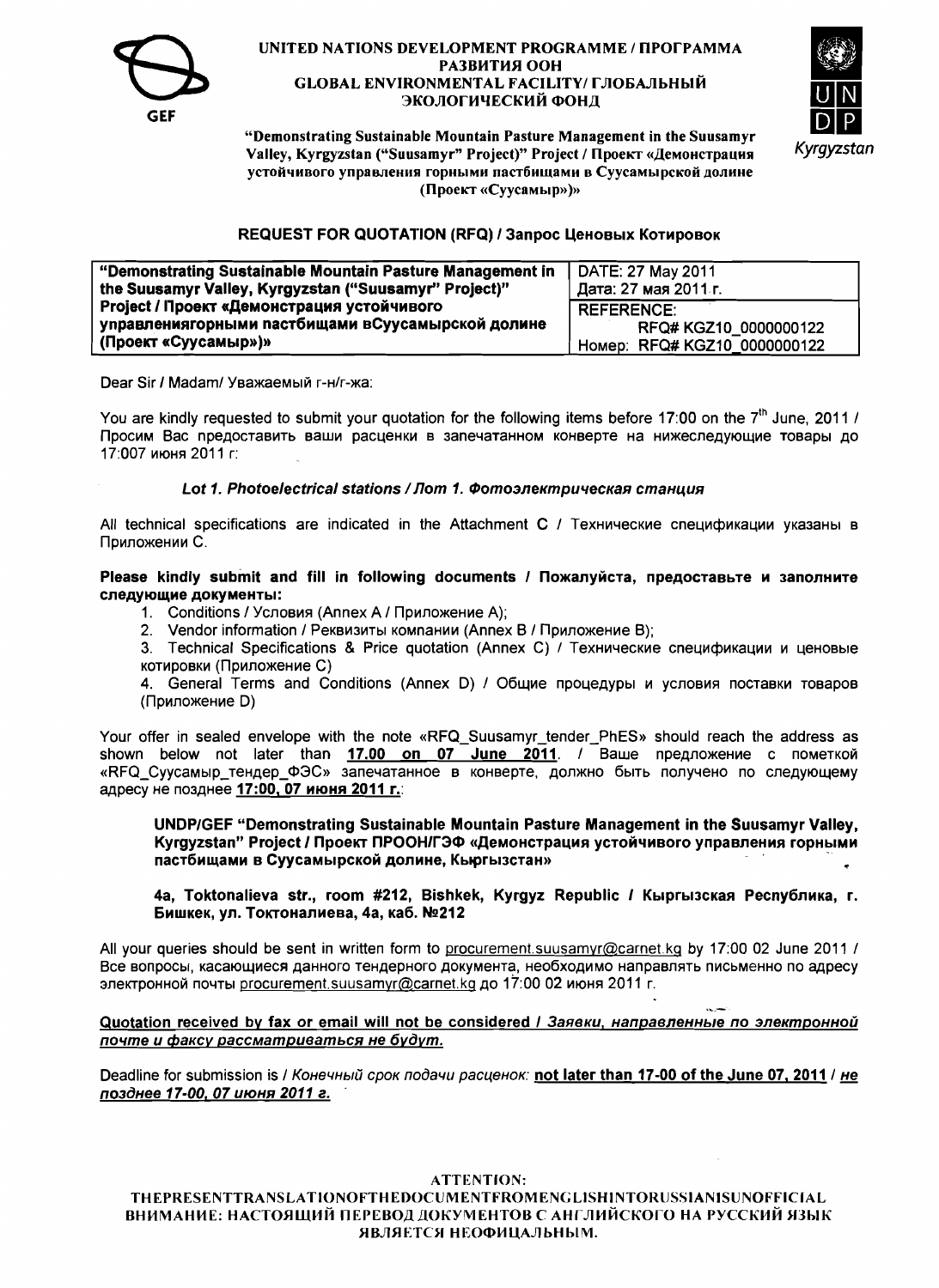



"Demonstrating Sustainable Mountain Pasture Management in the Suusamyr Valley, Kyrgyzstan ("Suusamyr" Project)" Project / Проект «Демонстрация устойчивого управления горными пастбищами в Суусамырской долине (Проект «Суусамыр»)»

### Annex A / Приложение A

| <b>CONDITIONS / УСЛОВИЯ</b>                  |                                                                                                                                                                                                                                                                                                                                                                                                                                                                                                      |                                                                     |  |
|----------------------------------------------|------------------------------------------------------------------------------------------------------------------------------------------------------------------------------------------------------------------------------------------------------------------------------------------------------------------------------------------------------------------------------------------------------------------------------------------------------------------------------------------------------|---------------------------------------------------------------------|--|
| <b>Description / Описание</b>                | <b>Conditions / Условия</b>                                                                                                                                                                                                                                                                                                                                                                                                                                                                          | <b>Confirmation by the</b><br>supplier/ Подтверждение<br>поставщика |  |
| Delivery Term/Условия<br>поставки            | TERM / CPOKII: Not later than 30 working days<br>after issue of Purchase Order / He noswe 30<br>рабочих дней с даты выдачи Покупателем<br>Заказа на оборудование.<br>DDU (INCOTERMS 2000) Bishkek                                                                                                                                                                                                                                                                                                    |                                                                     |  |
| Place/Место доставки                         | PLACE: Suusamyr Aiyl Okrug, Jaiyl Raion, Chui<br>oblast / МЕСТО ДОСТАВКИ: Суусамырский<br>айыл округ, Жайыльский район, Чуйская<br>область                                                                                                                                                                                                                                                                                                                                                           |                                                                     |  |
| Terms of payment /<br>Условия оплаты         | 100% after starting of the equipment and<br>submission of a certificate of transfer and<br>acceptance, guarantee letter, instruction on<br>exploitation of equipment and safety rules /<br>100% по факту запуска оборудования в<br>работу и предоставлений Акта приема-<br>передачи, гарантийного письма, инструктажа<br>по использованию оборудования и техники<br>безопасности.                                                                                                                    |                                                                     |  |
| Payment mode /<br>Вид платежа:               | Non-cash payment (transfer) / Безналичным<br>расчетом (перечислением)                                                                                                                                                                                                                                                                                                                                                                                                                                |                                                                     |  |
| Validity of Quotation /<br>Срок действия цен | 60 Days/ 60 дней                                                                                                                                                                                                                                                                                                                                                                                                                                                                                     |                                                                     |  |
| Warranty/<br>Гарантия                        | Guarantee for all equipments should not be less<br>than 24 months since the date of issuance of<br>the Certificate of Transfer and Acceptance /<br>Гарантия на все оборудование должна быть<br>сроком не менее 24 месяцев с даты<br>составления Акта прием-передачи.                                                                                                                                                                                                                                 |                                                                     |  |
| Prices/ ЦЕНЫ:                                | 1. Please express your Prices in KGS / Просим<br>указать ваши расценки в кыргызских сомах.<br>2. Prices should be indicated with account of<br>VAT and other taxes / Цены должны быть<br>указаны с учетом НДС и всех налогов и<br>сборов, в соответствии с действующим<br>законодательством КР.<br>3. Price should include expenses on:<br>delivery;<br>assemblage and start-up works;<br>instruction /<br>Цены должны включать расходы на:<br>доставку;<br>монтаж и запуск в работу;<br>инструктаж. |                                                                     |  |

#### **ATTENTION:**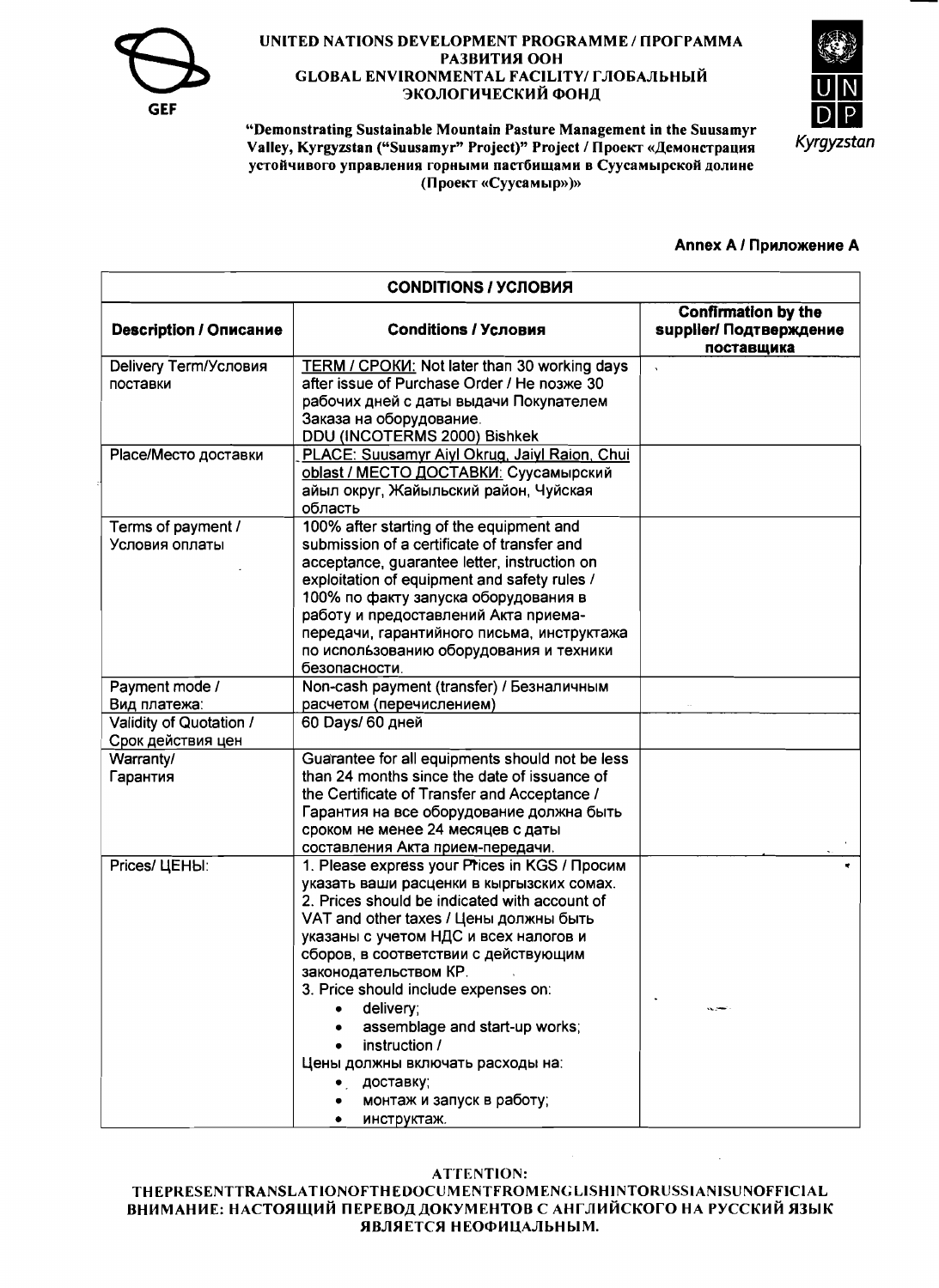



"Demonstrating Sustainable Mountain Pasture Management in the Suusamyr Valley, Kyrgyzstan ("Suusamyr" Project)" Project / Проект «Демонстрация устойчивого управления горными пастбищами в Суусамырской долнне (Проект «Суусамыр»)»

| Preliminary Examination/  | Partial bids in terms of items (late or early    |  |
|---------------------------|--------------------------------------------------|--|
| Предварительная           | delivery, low quality of required goods) are not |  |
|                           | permitted. / Несоответсвие сроков поставки и     |  |
| проверка.                 |                                                  |  |
|                           | качества (более поздние или ранние сроки         |  |
|                           | поставки, низкое качество требуемых              |  |
|                           | товаров) не допускаются.                         |  |
|                           | Preliminary estimation of the quality of the     |  |
|                           | supplied equipments will be made by the expert   |  |
|                           | of the buyer / Предварительная оценка            |  |
|                           | качества оборудования проводится                 |  |
|                           | экспертом Заказчика.                             |  |
| Completeness of           | Partial quotes not permitted / Частичные         |  |
| quotation/ Полнота        | предложения не допускаются.                      |  |
| поданных расценок         |                                                  |  |
| Purchaser's Right to Vary | The Purchaser reserves the right at the time of  |  |
| quantity requirements /   | making the award of contract to increase or      |  |
| Право Заказчика           | decrease by up to 25 % the quantity of goods     |  |
| изменять объем заказа     | specified in the Schedule of Requirements        |  |
|                           | without any change in unit price or other terms  |  |
|                           | and conditions.                                  |  |
|                           | Заказчик сохраняет за собой право на             |  |
|                           | момент присуждения контракта изменять            |  |
|                           | объем закупки до 25% от общего объема            |  |
|                           | заказа без изменения цены за единицу и           |  |
|                           | остальных условий тендера.                       |  |
| General Terms and         | All contracts are governed by UNDP General       |  |
| Conditions/Общие          | terms and Conditions (Attachment D) / Bce        |  |
| Условия                   | контракты регулируются общими условиями          |  |
|                           | и правилами ПРООН (см. Приложение D).            |  |
| License / Лицензия        | License for performance of respective works is   |  |
|                           | to be provided / attached / Лицензия на право    |  |
|                           |                                                  |  |
|                           | выполнения соответствующих видов работ           |  |
|                           | (приложить к заявке).                            |  |
| Additional requirements / | Certificates for the equipment at the time of    |  |
| Дополнительные            | delivery / Сертификаты качества на товары        |  |
| требования                | на момент поставки.                              |  |
| Juridical status /        | Certificate of Juridical Registration of the     |  |
| Юридический статус        | organization from Department of Justice of KR    |  |
|                           | (the copy of Certificate should be enclosed to   |  |
|                           | the submission) / Свидетельство о                |  |
|                           | регистрации юридического лица                    |  |
|                           | Организации от Министерства Юстиции КР           |  |
|                           | (копию Свидетельства необходимо                  |  |
|                           | приложить к заявке).                             |  |
| Qualifying requirements / | At least 3 years work experience in the area of  |  |
| Квалификационные          | delivery of the renewable energy sources         |  |
| требования                | equipments (please, provide 2 references from    |  |
|                           | previous clients) / Опыт работы в сфере          |  |
|                           | поставки оборудования по возобновляемым          |  |
|                           | источникам энергии минимум 3 года                |  |
|                           | (предоставить 2 рекомендации от                  |  |
|                           | предыдущих Заказчиков)                           |  |

### **ATTENTION:**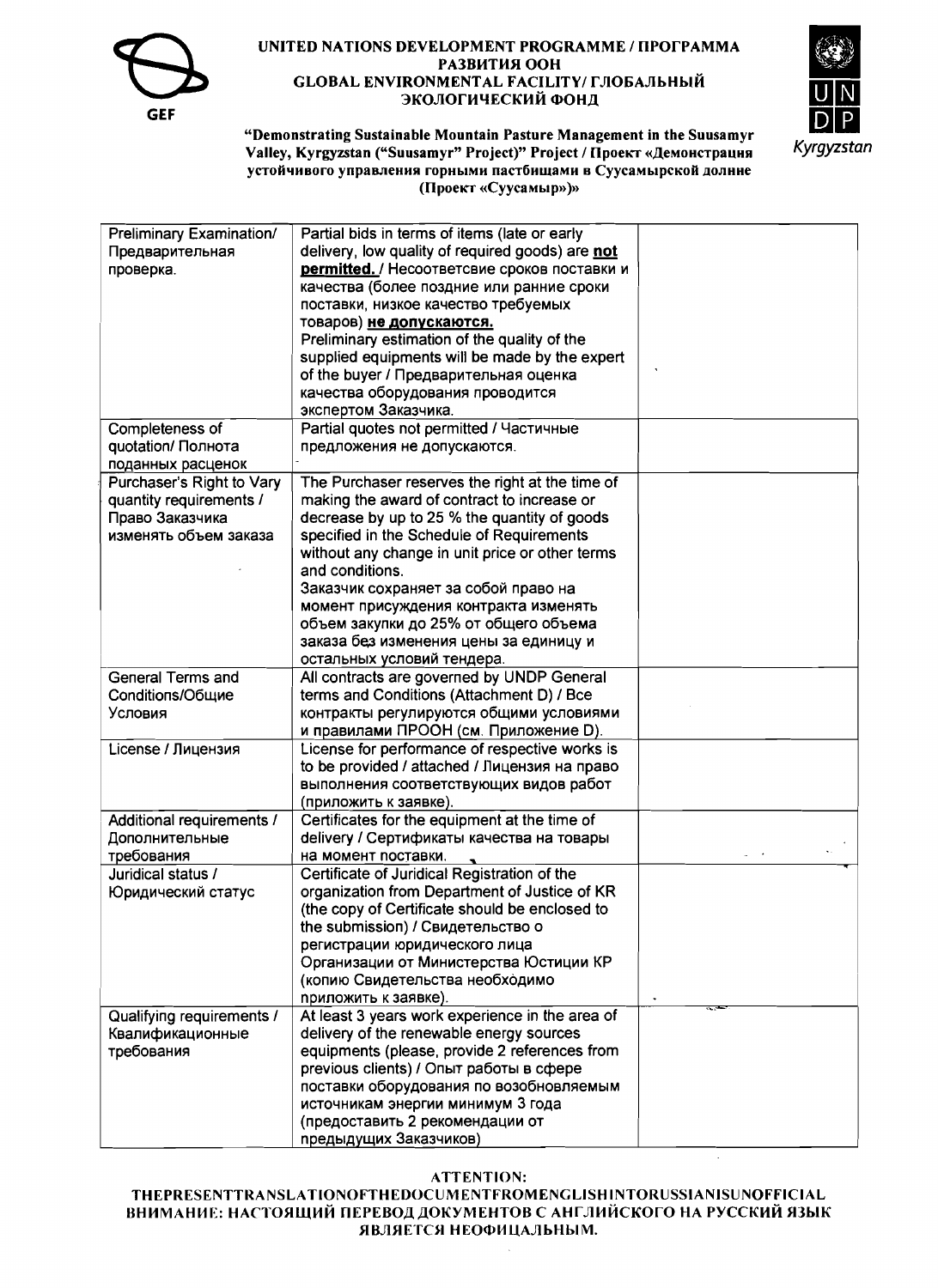



"Demonstrating Sustainable Mountain Pasture Management in the Suusamyr Valley, Kyrgyzstan ("Suusamyr" Project)" Project / Проект «Демонстрация устойчивого управления горными пастбищами в Суусамырской долине (Проект «Суусамыр»)»

| Сервисное<br>обслуживание | Local service in the country of final destination /<br>Наличие местной сервисной службы в<br>стране конечного назначения.                                                                                |  |
|---------------------------|----------------------------------------------------------------------------------------------------------------------------------------------------------------------------------------------------------|--|
| Language/Язык:            | All documentation, including installation and<br>operating manuals shall be in:/Вся<br>документация, включая руководства по<br>эксплуатации, должны быть на<br>следующем(их) языке(ах): Russian /Русский |  |

Export License: All bidders/vendors must aware that the goods and services are for the benefit of the Government under UNDP's development assistance framework and goods purchased will normally be transferred to the national partners, or to an entity nominated by it, in accordance with UNDP's policies and procedures.

The bidder/vendor shall include in their proposal:

- A statement whether any import or export licenses are required in respect of the goods to be purchased or service to be rendered including any restrictions on the country of origin, use/dual use nature of goods or services, including and disposition to end users:
- Confirmation that he has obtained licenses of this nature in the past and have an expectation of obtaining all the necessary licenses should their bid be successful.

Vendor protest: Our vendor protest procedure is intended to afford an opportunity to appeal to persons or firms not awarded a purchase order or contract in a competitive procurement process. It is not available to nonresponsive or non-timely proposers/bidders or when all proposals/bids are rejected. In the event that you believe you have not been fairly treated, you can find detailed information about vendor protest procedures in the following link: http://www.undp.org/procurement/protest.shtml. / Экспортная лицензия: Все поставщикидолжны быть осведомлены, что товары и услуги являются выгодой Правительства в рамках содействия ПРООН по развитию и товары, приобретенные будут как правило переданы национальным партнерам, или лицу, назначенному им, в соответствии с политикой и процедурами ПРООН.

Поставщик должен включить в своем предложении:

- заявление, что любая импортная или экспортная лицензии требуются в отношении товаров, приобретаемых или услуг, оказываемых, включая любые ограничения по стране происхождения, характера использования/двойного использования товаров или услуг, включая отчуждение конечным пользователям;
- Подтверждение, что он получал лицензии такого характера в прошлом и ожидает получение всех необходимых лицензий.

Апелляция поставщика: Наша процедура апелляции поставщика направлена на то, чтобы предоставить возможность апелляции лицам или фирмам, не получившим заказ на закупку или контракт в конкурирующем процессе закупки. Это не относится к не соответствующим или не своевременно представившим поставщикам или когда все предложения/котировки отклонены. В случае, если вы уверены, что вы были не справедливо рассмотрены, вы можете найти детальную информацию ссылке: протеста поставшика следующей **ОТНОСИТЕЛЬНО** процедур **no** http://www.undp.org/procurement/protest.shtml.

### **ATTENTION:**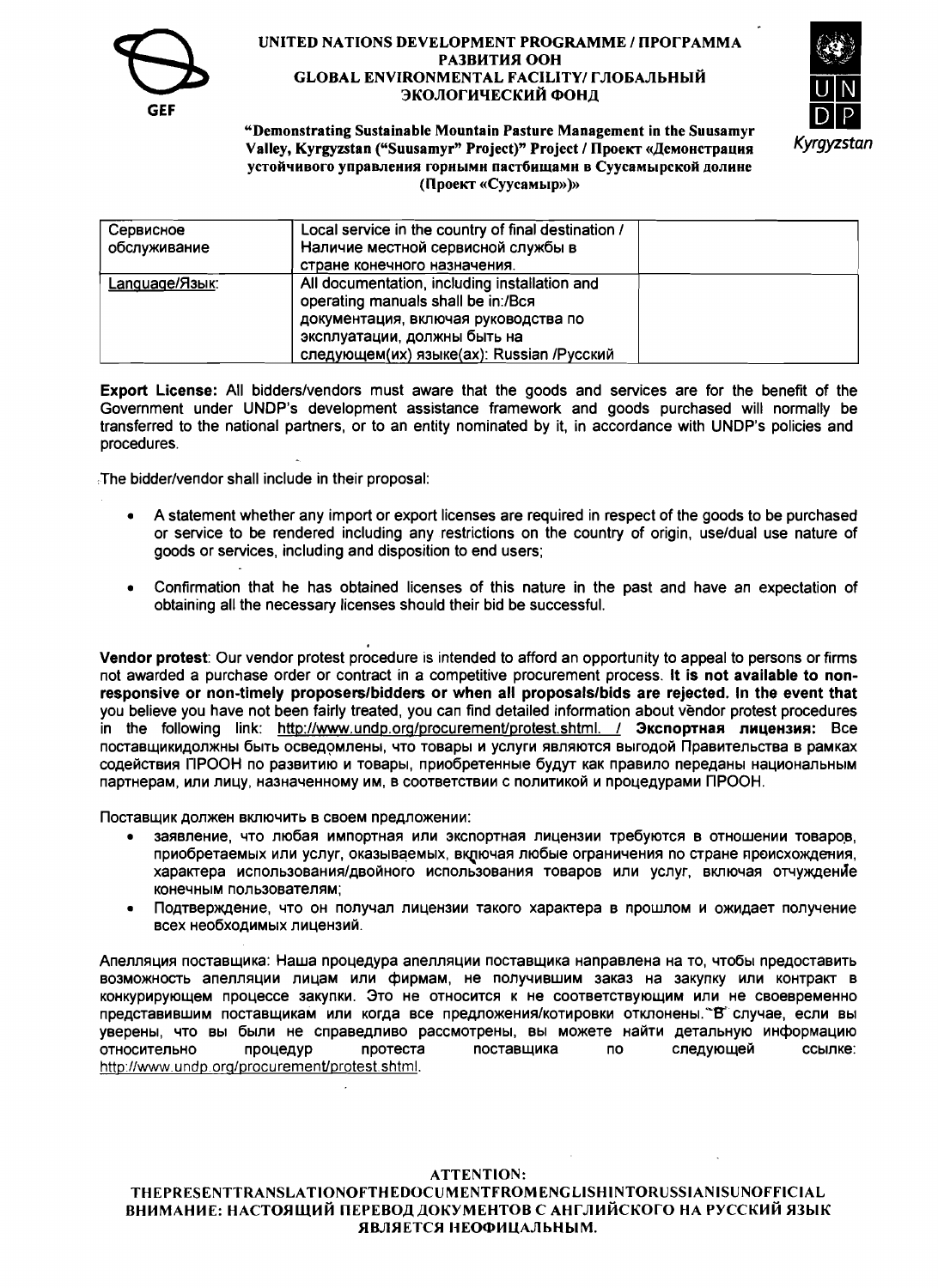



"Demonstrating Sustainable Mountain Pasture Management in the Suusamyr Valley, Kyrgyzstan ("Suusamyr" Project)" Project / Проект «Демонстрация устойчивого управления горными пастбищами в Суусамырской долине (Проект «Суусамыр»)»

### **Annex B / Приложение В**

| <b>VENDORINFORMATION / РЕКВИЗИТЫ КОМПАНИИ</b>                           |  |  |  |
|-------------------------------------------------------------------------|--|--|--|
| Full companies name / Полное юридическое<br>название                    |  |  |  |
| Full companies name in English / Полное название на<br>английском языке |  |  |  |
| Legal position/status / Юридический статус                              |  |  |  |
| Legal Address / Юридический адрес                                       |  |  |  |
| Defacto address / Фактический адрес                                     |  |  |  |
| Year of foundation / Год основания                                      |  |  |  |
| Companies profile / Профиль компании                                    |  |  |  |
| Bank requisitions / Банковские реквизиты                                |  |  |  |
| Status of VAT payer / Статус плательщика НДС                            |  |  |  |
| Postal address / Почтовый адрес                                         |  |  |  |
| Head of company (name) / Руководитель<br>организации (ФИО)              |  |  |  |
| Contact name / Контактное лицо                                          |  |  |  |
| Telephone number / Номер телефона                                       |  |  |  |
| Fax number / Номер факса<br>۰                                           |  |  |  |
| E-mail address / Электронная почта (e-mail)                             |  |  |  |
| Website / Интернет-сайт организации                                     |  |  |  |

Signature and stamp / Подпись и печать организации

**ATTENTION:**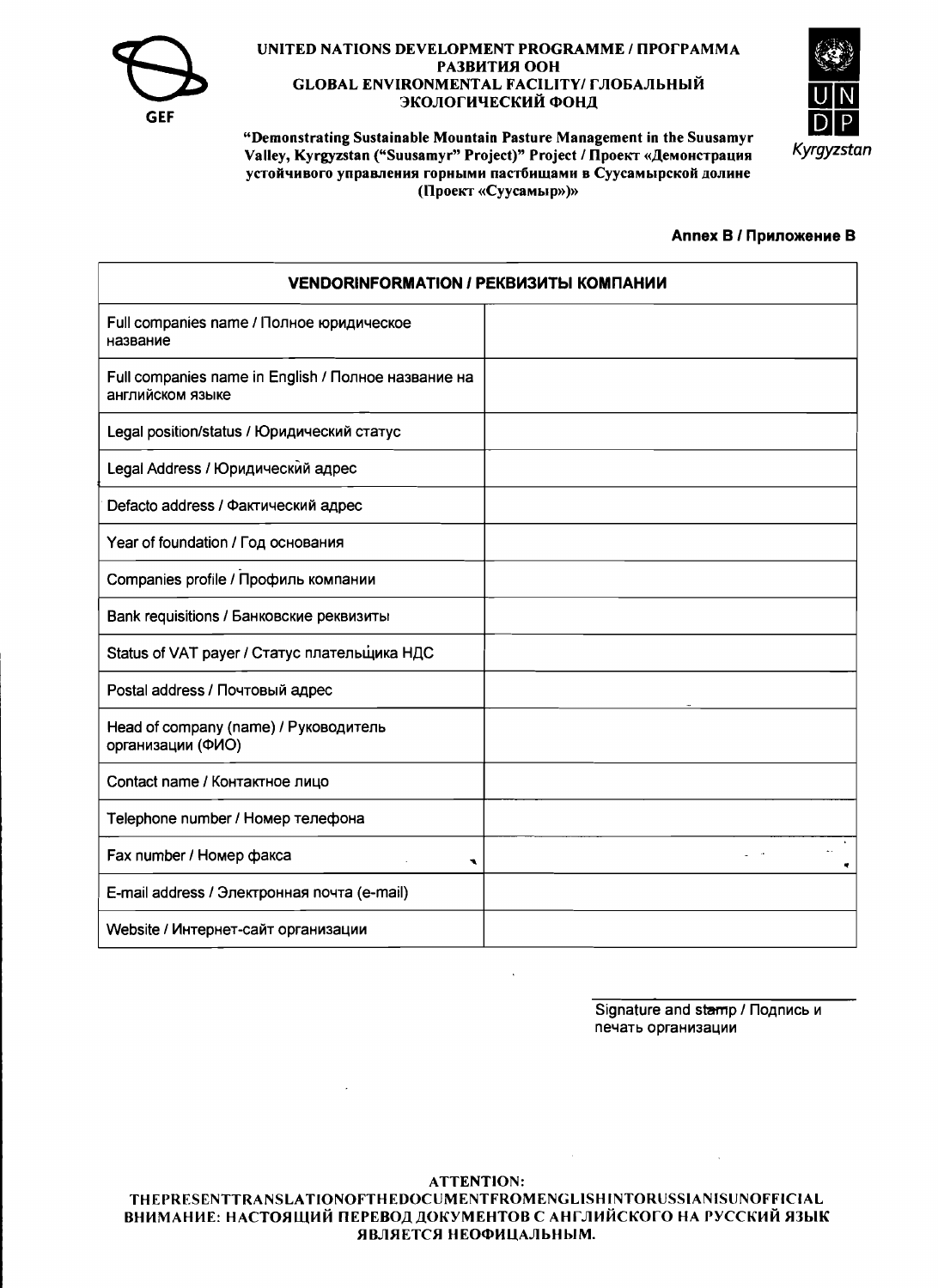



"Demonstrating Sustainable Mountain Pasture Management in the Suusamyr Valley, Kyrgyzstan ("Suusamyr" Project)" Project / Проект «Демонстрация устойчивого управления горными пастбищами в Суусамырской долине (Проект «Суусамыр»)»

### Annex C / Приложение С

Technical specifications and Price Quotation / Технические спецификации и ценовые котировки

| Lot /<br>Лот | Generic Description / Общее описание (Incl.<br>Technical specifications, quality & safety standards,<br>special features required / включает Технические<br>спецификации, стандарты качества и<br>безопасности, особые характеристики) | Quanti<br>ty $l$<br>Кол-во | Price per<br>unit, KGS /<br>Цена<br>за единицу,<br><b>COM</b> | <b>Total Cost,</b><br><b>KGS / Общая</b><br>стоимость,<br><b>COM</b> |
|--------------|----------------------------------------------------------------------------------------------------------------------------------------------------------------------------------------------------------------------------------------|----------------------------|---------------------------------------------------------------|----------------------------------------------------------------------|
| 1.           | Photoelectrical station / Фотоэлектрическая                                                                                                                                                                                            | 12 шт                      |                                                               |                                                                      |
|              | станция:                                                                                                                                                                                                                               |                            |                                                               |                                                                      |
|              | 1.1 Specification / Параметры:                                                                                                                                                                                                         |                            |                                                               |                                                                      |
|              | Power of Panel / Мощность панели - 60 Вт;                                                                                                                                                                                              |                            |                                                               |                                                                      |
|              | Generating voltage / Вырабатываемое                                                                                                                                                                                                    |                            |                                                               |                                                                      |
|              | напряжение -220 В (переменный ток);                                                                                                                                                                                                    |                            |                                                               |                                                                      |
|              | Frequency / Частота - 50 Герц.                                                                                                                                                                                                         |                            |                                                               |                                                                      |
|              | Set of equipment / Комплект оборудования:                                                                                                                                                                                              |                            |                                                               |                                                                      |
|              | i. Photoelectrical panel with stand / Фотоэлектрическая                                                                                                                                                                                |                            |                                                               |                                                                      |
|              | панель со стойкой:                                                                                                                                                                                                                     |                            |                                                               |                                                                      |
|              | - exploitation and storage temperature from -40 to                                                                                                                                                                                     |                            |                                                               |                                                                      |
|              | 60°С / температура эксплуатации и хранения от                                                                                                                                                                                          |                            |                                                               |                                                                      |
|              | -40 до +60 °С.                                                                                                                                                                                                                         |                            |                                                               |                                                                      |
|              | ii. Invertor / Инвертор:                                                                                                                                                                                                               |                            |                                                               |                                                                      |
|              | - Power of invertor - 200 W / мощность инвертора                                                                                                                                                                                       |                            |                                                               |                                                                      |
|              | $-200 BT$ ;                                                                                                                                                                                                                            |                            |                                                               |                                                                      |
|              | - output voltage - 220 V +/- 2 % / напряжение на<br>выход - 220 В +/- 10 %;                                                                                                                                                            |                            |                                                               |                                                                      |
|              | - output frequency - 50 Hz +/- 0.5 % / частота на<br>выходе - 50 Гц +/- 0.5 %;                                                                                                                                                         |                            |                                                               |                                                                      |
|              | - rated accumulator voltage 12 В / номинальное<br>напряжение аккумулятора - 12 В;                                                                                                                                                      |                            |                                                               |                                                                      |
|              | - protection from overload and short circuit failure / B                                                                                                                                                                               |                            |                                                               |                                                                      |
|              | наличии защита от перегрузки и короткого<br>замыкания;                                                                                                                                                                                 |                            |                                                               |                                                                      |
|              | - operating temperature range from -20 to +55°C /                                                                                                                                                                                      |                            |                                                               |                                                                      |
|              | диапазон рабочих температур от -20 до +55°С.                                                                                                                                                                                           |                            |                                                               |                                                                      |
|              | iii. Control unit / Блок управления:                                                                                                                                                                                                   |                            |                                                               |                                                                      |
|              | - operational voltage12 V / рабочее напряжение:                                                                                                                                                                                        |                            |                                                               |                                                                      |
|              | $12B$ ;                                                                                                                                                                                                                                |                            |                                                               |                                                                      |
|              | - operating temperature range from -20°C to +55°C /                                                                                                                                                                                    |                            |                                                               |                                                                      |
|              | диапазон рабочих температур от -20°С до<br>$+55^{\circ}$ C.                                                                                                                                                                            |                            |                                                               |                                                                      |
|              | iv. Accumulator / Аккумулятор:                                                                                                                                                                                                         |                            |                                                               |                                                                      |
|              | - rated voltage 12 V / номинальное напряжение: 12<br>B;                                                                                                                                                                                |                            |                                                               |                                                                      |
|              | - accumulator capacity not lower than 100 A/h /                                                                                                                                                                                        |                            |                                                               |                                                                      |

#### **ATTENTION:**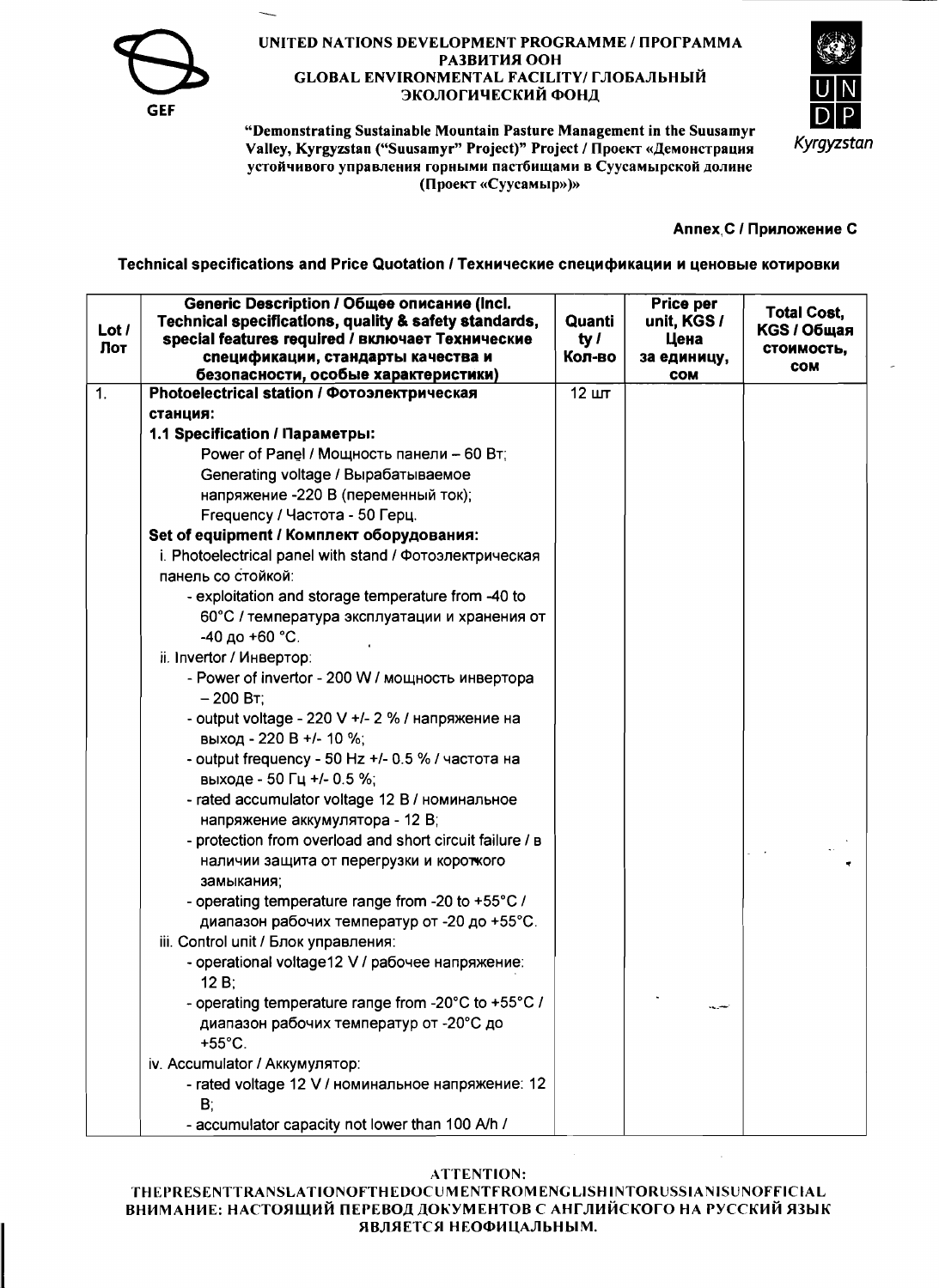GEF



"Demonstrating Sustainable Mountain Pasture Management in the Suusamyr Valley, Kyrgyzstan ("Suusamyr" Project)" Project / Проект «Демонстрация устойчивого управления горными пастбищами в Суусамырской долине (Проект «Суусамыр»)»

| емкость не менее 100 А/ч;                                         |      |  |  |
|-------------------------------------------------------------------|------|--|--|
| - time of total charge of rechargeable battery - 10               |      |  |  |
| hours / время полного заряда аккумуляторной                       |      |  |  |
| батареи - 10 часов;                                               |      |  |  |
| - time of 75% discharging of the accumulator battery              |      |  |  |
| at target horsepower of consumption $-150 W - 3$                  |      |  |  |
| hours / время 75% разряда аккумуляторной                          |      |  |  |
| батареи при заданной мощности потребления                         |      |  |  |
| $-150 Bt - 3$ часа;                                               |      |  |  |
| - required time of solar activity per day for recharging          |      |  |  |
| - 8 hours / необходимое время солнечной                           |      |  |  |
| активности в день для дозарядки - 8 часов;                        |      |  |  |
| - operating temperature range -20°C to +35°C /                    |      |  |  |
| диапазон рабочих температур: от -20°С до                          |      |  |  |
| $+35^{\circ}$ C.                                                  | 60 м |  |  |
| v. Cable / Кабель:                                                |      |  |  |
| - isolated multi-wire cable / изолированный                       |      |  |  |
| многожильный;                                                     |      |  |  |
| - material / материал изготовления: copper made /                 |      |  |  |
| медь.                                                             |      |  |  |
| 1.2 Assemblage / Монтаж:                                          |      |  |  |
| - assemblage and start-up works / MOHTAX M                        |      |  |  |
| проведение пуско-наладочных работ;                                |      |  |  |
| - storage of equipment until certificate of transfer              |      |  |  |
| and acceptance is made / хранение                                 |      |  |  |
| оборудования до составления Акта прием-                           |      |  |  |
| передачи.                                                         |      |  |  |
| 1.3 Instruction / Инструктаж:                                     |      |  |  |
| - on exploitation of equipment / по использованию                 |      |  |  |
| оборудования;<br>- on safety technique / по технике безопасности. |      |  |  |
|                                                                   |      |  |  |
| Delivery, installation and activation of equipment /              |      |  |  |
| Доставка, установка и пуск оборудования                           |      |  |  |
| итого:                                                            |      |  |  |

By signing below I acknowledge acceptance and agreement of the UNDP General Terms and Conditions, and tender conditions. / Подписывая, настоящим, подтверждаю, что получил, и согласен с Общими Условиями ПРООН и условиями тендера.

> Vendor's signature / Подпись поставщика Date / дата Seal / Печать

**ATTENTION:**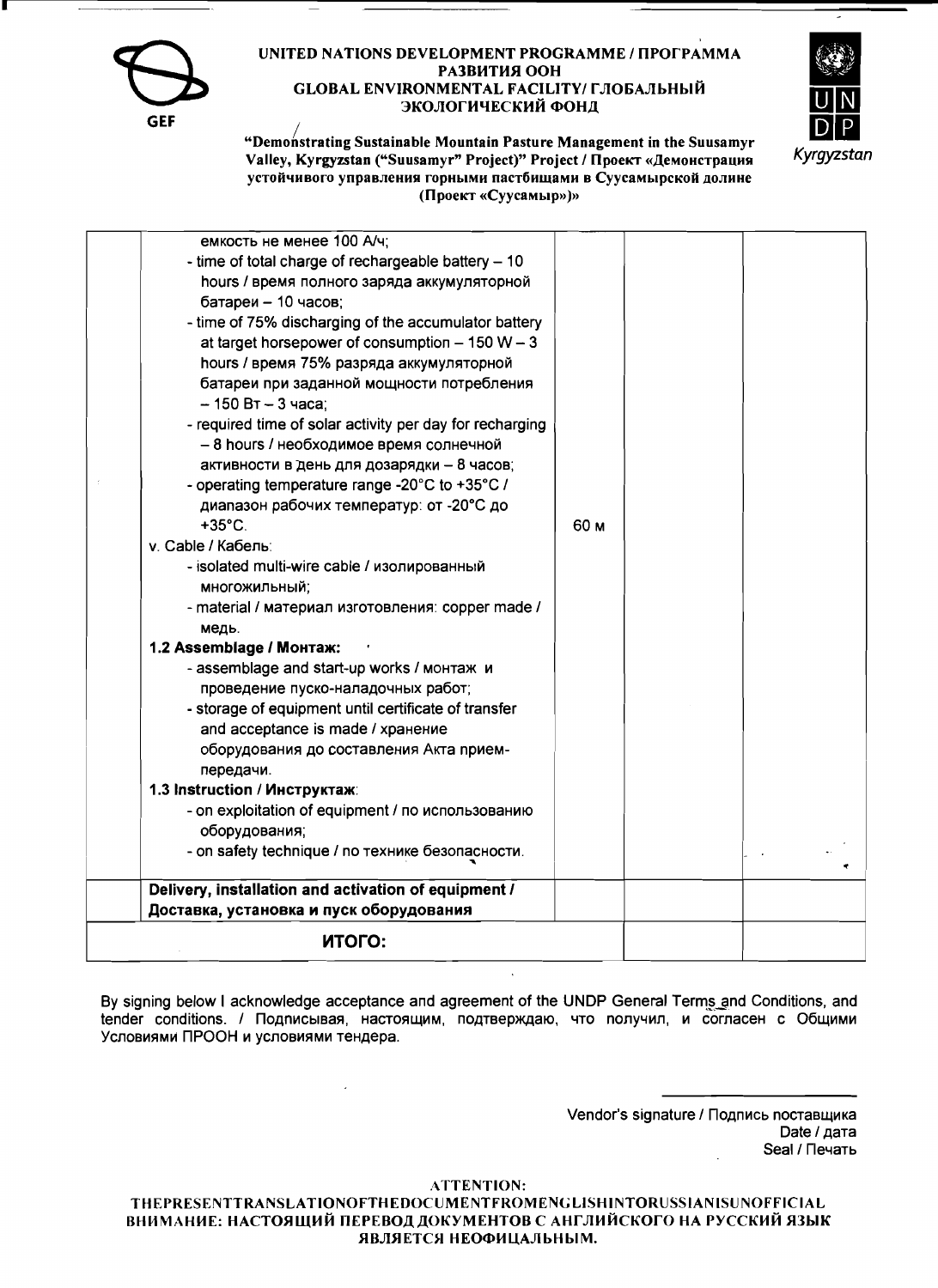



"Demonstrating Sustainable Mountain Pasture Management in the Suusamvr Valley, Kyrgyzstan ("Suusamyr" Project)" Project / Проект «Демонстрация устойчивого управления горными пастбищами в Суусамырской долине (Проект «Суусамыр»)»

**Аппех D / Приложение D** 

## **General Terms and Conditions**

#### $\mathbf{1}$ **ACCEPTANCE OF THE PURCHASE ORDER**

This Purchase Order may only be accepted by the Supplier's signing and returning an acknowledgement copy of it or by timely delivery of the goods in accordance with the terms of this Purchase Order, as herein specified. Acceptance of this Purchase Order shall effect a contract between the Parties under which the rights and obligations of the Parties shall be governed solely by the terms and conditions of this Purchase Order, including these General Conditions. No additional or inconsistent provisions proposed by the Supplier shall bind UNDP unless agreed to in writing by a duly authorized official of UNDP.

#### $\overline{2}$ . **PAYMENT**

- $2.1.1$ UNDP shall, on fulfillment of the Delivery Terms, unless otherwise provided in this Purchase Order, make payment within 30 days of receipt of the Supplier's invoice for the goods and copies of the shipping documents specified in this Purchase Order.
- $2.1.2$ Payment against the invoice referred to above will reflect any discount shown under the payment terms of this Purchase Order, provided payment is made within the period required by such payment terms.
- Unless authorized by UNDP, the Supplier shall submit one invoice in respect of this Purchase  $2.1.3$ Order, and such invoice must indicate the Purchase Order's identification number.
- $2.1.4$ The prices shown in this Purchase Order may not be increased except by express written agreement of UNDP.

#### $3.$ **TAX EXEMPTION**

3.1 Section 7 of the Convention on the Privileges and Immunities of the United Nations provides, inter alia, that the United Nations, including its subsidiary organs, is exempt from all direct taxes, except charges for utilities services, and is exempt from customs duties and charges of a similar nature in respect of articles imported or exported for its official use. In the event any governmental authority refuses to recognize UNDP's exemption from such taxes, duties or charges, the Supplier shall immediately consult with UNDP to determine a mutually acceptable procedure.

3.2 Accordingly, the Supplier authorizes UNDP to deduct from the Supplier's invoice any amount representing such taxes, duties or charges, unless the Supplier has consulted with UNDP before the payment thereof and UNDP has, in each instance, specifically authorized the Supplier to pay such taxes, duties or charges under protest. In that event, the Supplier shall provide UNDP with written evidence that payment of such taxes, duties or charges has been made and appropriately authorized.

#### **RISK OF LOSS** 4.

Risk of loss, damage to or destruction of the goods shall be governed in accordance with DDU Incoterms 2000, unless otherwise agreed upon by the Parties on the front side of this Purchase Order.

#### 5. **EXPORT LICENCES**

Notwithstanding any INCOTERM 2000 used in this Purchase Order, the Supplier shall obtain any export licences required for the goods.

 $\sim$ 

#### **ATTENTION:**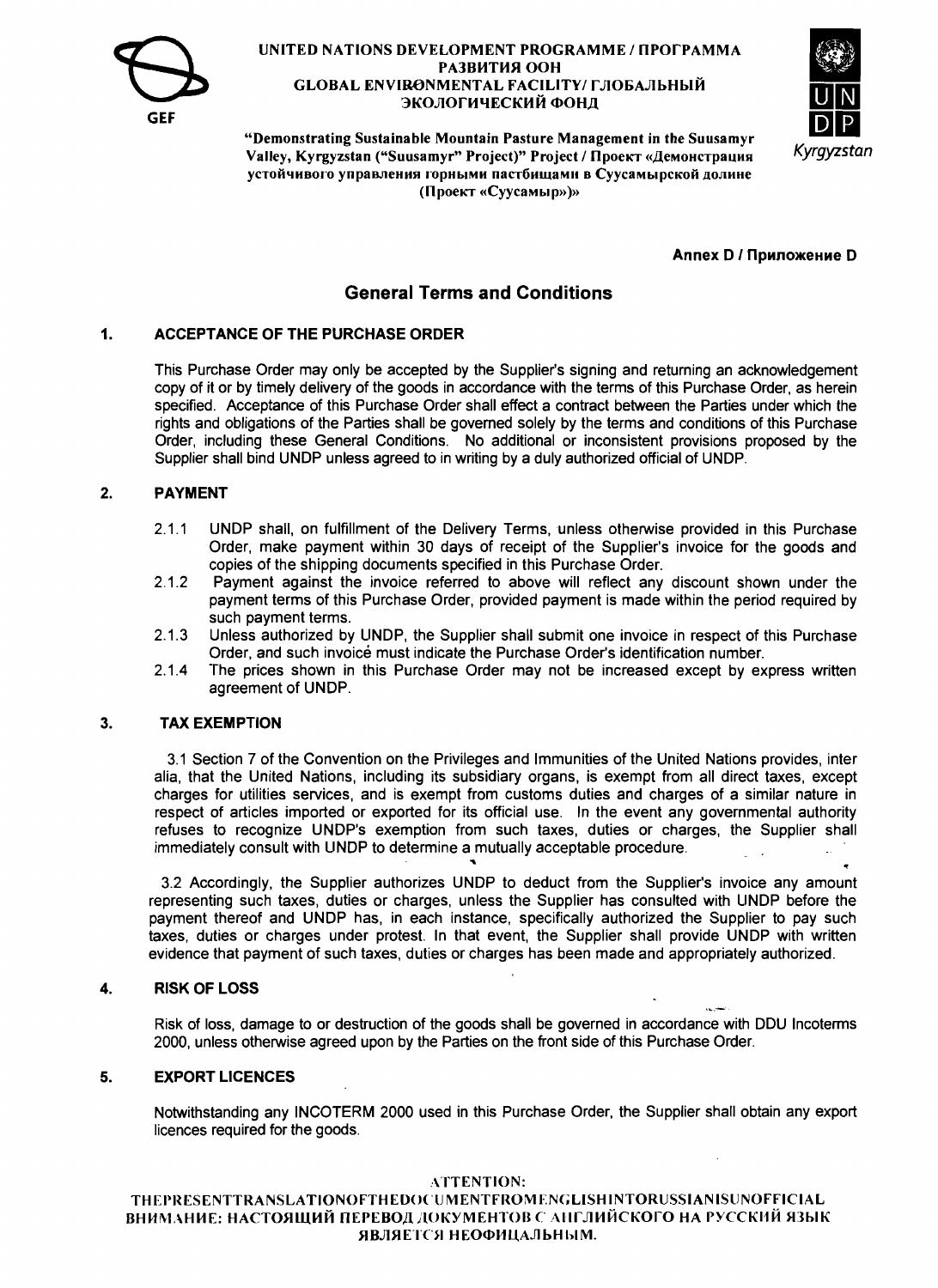

# UNITED NATIONS DEVELOPMENT PROGRAMME / ПРОГРАММА GLOBAL ENVIRONMENTAL FACILITY/ PA3BИТИЯ ООН MME / ПРОГРАММА<br>ГЛОБАЛЬНЫЙ<br>-



**ЭКОЛОГИЧЕСКИЙ ФОНД**<br>• Demonstrating Sustainable Mountain Pasture Management in the Suusamyr<sup>.</sup> Valley, Kyrgyzstan ("Suusamyr" Project)" Project / Проект «Демонстрация устойчивого управления горными пастбищами в Суусамырской долине (Ilpoexr «Cyycasnap»)»

### 6. **FITNESS OF GOODS/PACKAGING**

The Supplier warrants that the goods, including packaging, conform to the specifications for the goods ordered under this Purchase Order and are fit for the purposes for which such goods are ordinarily used and for purposes expressly made known to the Supplier by UNDP, and are free from defects in workmanship and materials. The Supplier also warrants that the goods are contained or packaged adequately to protect the goods.

### 7. **INSPECTION**

1. UNDP shall have a reasonable time after delivery of the goods to inspect them and to reject and refuse acceptance of goods not conforming to this Purchase Order; payment for goods pursuant to this Purchase Order shall not be deemed an acceptance of the goods.

2. Inspection prior to shipment does not relieve the Supplier from any of its contractual obligations.

### 8. **INTELLECTUAL PROPERTY INFRINGEMENT**

The Supplier warrants that the use or supply by UNDP of the goods sold under this Purchase Order does not infringe any patent, design, trade-name or trade-mark. In addition, the Supplier shall, pursuant to this warranty, indemnify, defend and hold UNDP and the United Nations harmless from any actions or claims brought against UNDP or the United Nations pertaining to the alleged infringement of a patent, design, trade-name or trade-mark arising in connection with the goods sold under this Purchase Order.

### 9. **RIGHTS OF UNDP**

In case of failure by the Supplier to fulfil its obligations under the terms and conditions of this Purchase Order, including but not limited to failure to obtain necessary export licences, or to make delivery of all or part of the goods by the agreed delivery date or dates, UNDP may, after giving the Supplier reasonable notice to perform and without prejudice to any other rights or remedies, exercise one or more of the following rights:

- a) Procure all or part of the goods from other sources, in which event UNDP may hold the Supplier responsible for any excess cost occasioned thereby.
- b) Refuse to accept delivery of all or part of the goods.
- c) Cancel this Purchase Order without any liability for termination charges or any other liability of any kind of UNDP.

### 10. **LATE DELIVERY**

Without limiting any other rights or obligations of the parties hereunder, if the Supplier will be unable to deliver the goods by the delivery date(s) stipulated in this Purchase Order, the Supplier shall (i) immediately consult with UNDP to determine the most expeditious means for delivering the goods and (ii) use an expedited means of delivery, at the Supplier's cost (unless the delay is due to Force Majeure), if reasonably so requested by UNDP.

### 11. **ASSIGNMENT AND INSOLVENCY**

### ATTENTION: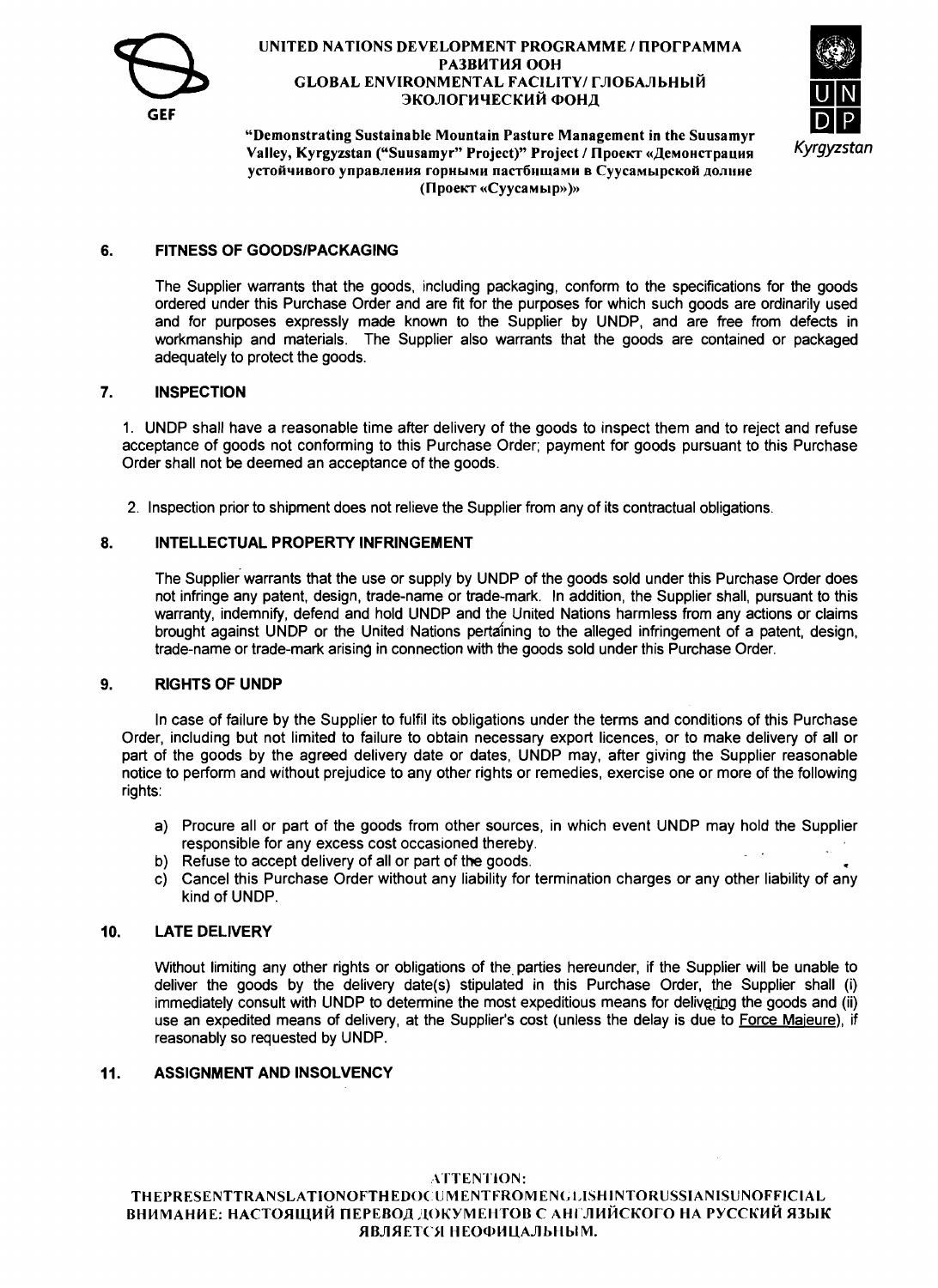

### UNITED NATIONS DEVELOPMENT PROGRAMME / ПРОГРАММА GLOBAL ENVIRONMENTAL FACILITY/ PA3BИТИЯ ООН име / Программа<br>Глобальный **IIII ЭКОЛОГИЧЕСКИЙ ФОНД**



# GEF<br>
"Demonstrating Sustainable Mountain Pasture Management in the Suusamyr<br>
Valley Kyrgyzstan ("Suusamyr" Project)" Project / **Hnoekt «Jemouctnauus** Kyrgyzstan Valley, Kyrgyzstan ("Suusamyr" Project)" Project / Проект «Демонстрация устойчивого управления горными пастбищами в Суусамырской долине (Проект «Суусамыр»)»

- 11.1. The Supplier shall not, except after obtaining the written consent of UNDP, assign, transfer, pledge or make other disposition of this Purchase Order, or any part thereof, or any of the Supplier's rights or obligations under this Purchase Order.
- 11.2. Should the Supplier become insolvent or should control of the Supplier change by virtue of insolvency, UNDP may, without prejudice to any other rights or remedies, immediately terminate this Purchase Order by giving the Supplier written notice of termination.

### 12. USE OF UNDP OR UNITED NATIONS NAME OR EMBLEM

The Supplier shall not use the name, emblem or official seal of UNDP or the United Nations for any purpose.

### 13. PROHIBITION ON ADVERTISING

The Supplier shall not advertise or otherwise make public that it is furnishing goods or services to UNDP without specific permission of UNDP in each instance.

#### 14. CHILD LABOUR

The Supplier represents and warrants that neither it nor any of its affiliates is engaged in any practice inconsistent with the rights set forth in the Convention on the Rights of the Child, including Article 32 thereof, which, inter alia, requires that a child shall be protected from performing any work that is likely to be hazardous or to interfere with the child's education, or to be harmful to the child's health or physical, mental, spiritual, moral or social development.

Any breach of this representation and warranty shall entitle UNDP to terminate this Purchase Order immediately upon notice to the Supplier, without any liability for termination charges or any other liability of any kind of UNDP.

### 15. MINES

The Supplier represents and warrants that neither it nor any of its affiliates is actively and directly engaged in patent activities, development, assembly, production, trade or manufacture of mines or in such activities in respect of components primarily utilized in the manufacture of Mines. The term "Mines" means those devices defined in Article 2, Paragraphs 1, 4 and 5 of Protocol II annexed to the Convention on Prohibitions and Restrictions on the Use of Certain Conventional Weapons Which May Be Deemed to Be Excessively Injurious or to Have Indiscriminate Effects of 1980.

Any breach of this representation and warranty shall entitle UNDP to terminate this Purchase Order immediately upon notice to the Supplier, without any liability for termination charges or any other liability of any kind of UNDP.

### 16. SETTLEMENT OF DISPUTES

#### 16.1 Amicable Settlement

The Parties shall use their best efforts to settle amicably any dispute, controversy or claim arising out of, or relating to this Purchase Order or the breach, termination or invalidity thereof. Where the Parties wish to seek such an amicable settlement through conciliation, the conciliation shall take place in accordance with the UNCITRAL Conciliation Rules then obtaining, or according to such other procedure as may be agreed between the Parties.

#### ATTENTION: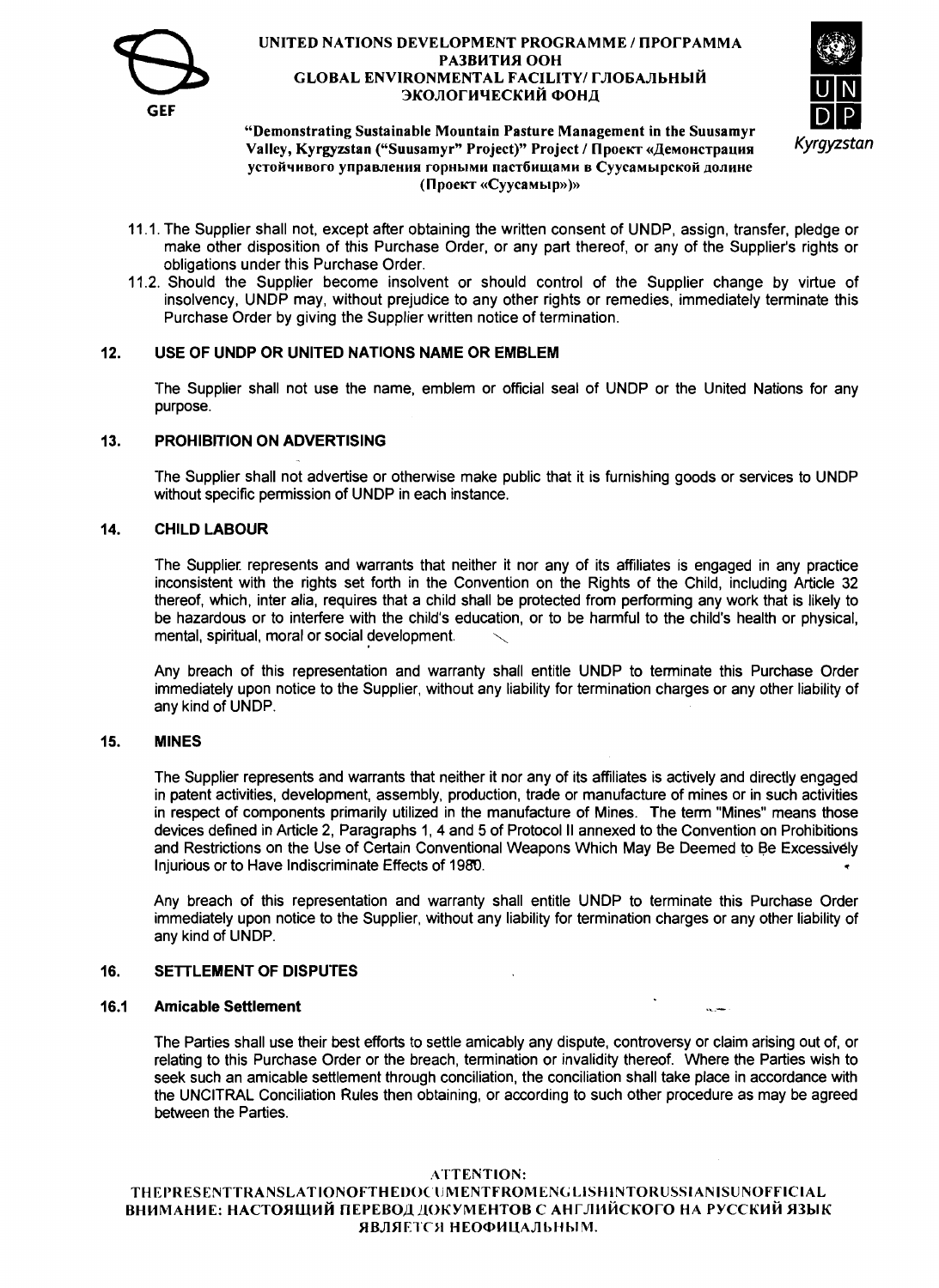



"Demonstrating Sustainable Mountain Pasture Management in the Suusamyr Valley, Kyrgyzstan ("Suusamyr" Project)" Project / Проект «Лемонстрация устойчивого управления горными пастбищами в Суусамырской долине (Проект «Суусамыр»)»

#### 16.2 **Arbitration**

Unless, any such dispute, controversy or claim between the Parties arising out of or relating to this Purchase Order or the breach, termination or invalidity thereof is settled amicably under the preceding paragraph of this Section within sixty (60) days after receipt by one Party of the other Party's request for such amicable settlement, such dispute, controversy or claim shall be referred by either Party to arbitration in accordance with the UNCITRAL Arbitration Rules then obtaining, including its provisions on applicable law. The arbitral tribunal shall have no authority to award punitive damages. The Parties shall be bound by any arbitration award rendered as a result of such arbitration as the final adjudication of any such controversy, claim or dispute.

#### PRIVILEGES AND IMMUNITIES  $17.$

Nothing in or related to these General Terms and Conditions or this Purchase Order shall be deemed a waiver of any of the privileges and immunities of the United Nations, including its subsidiary organs.

### ОБЩИЕ ПРОЦЕДУРЫ И УСЛОВИЯ ПОСТАВКИ ТОВАРОВ

#### $\mathbf 1$ ПРИЕМ ЗАКАЗА НА ПОСТАВКУ

Настоящий заказ на поставку может приниматься исключительно при условии наличия подписи Поставщика и возврата копии-подтверждения его приемки, или своевременной поставки товаров в соответствии с Заказом Поставки, как описано ниже. Прием Заказа Поставки означает контракт между Сторонами, согласно которому все права и обязательства Сторон целиком и полностью регулируются сроками и условиями Заказа на поставку, включая эти Общие Условия. Никакие дополнительные или непоследовательные положения, предложенные Поставщиком, не являются обязательными для ПРООН, если только они не подтверждены в письменном виде уполномоченным представителем ПРОООН.

#### $2.$ **ПЛАТЕЖ**

- $2.1.1$ В случае выполнения Сроков Поставки, или же других условий, оговоренных в Заказе на Поставку, ПРООН производит платеж в 30-дневный срок после получения счета-фактуры (инвойса) Поставщика на заказанные товары и копий документов отгрузки, оговоренных в настоящем Заказе на Поставку.
- $2.1.2$ Платеж по инвойсу, упомянутому выше, включает все скидки, оговоренные в условиях платежа согласно данному Приказу в течение периода, предусмотренного в условиях закупки.
- $2.1.3$ При условии авторизации ПРООН Поставшик представляет один инвойс согласно Заказа на Поставку, и в этом инвойсе обязательно должен быть указан идентификационный номер Заказа на Поставку.
- $2.1.4$ Цены, указанные в Заказе на Поставку, не могут быть увеличены, если только такое увеличение не оговорено в письменном соглашение с ПРООН.
- $2.1.5$ Возмещаемые издержки в случае задержки поставки составляют 0.1% от общей стоимости Заказа на Поставку за каждый просроченный день.

#### 3. ВЗИМАНИЕ НАЛОГОВ

3.1. В Разделе 7 Конвенции о Привилегиях и Иммунитете Организации Объединенных Наций, прописано, что Организация Объединенных Наций, включая ее вспомогательные органы, освобождена от всех прямых налогов, (за исключением платежей за эксплуатацию и

#### **ATTENTION:**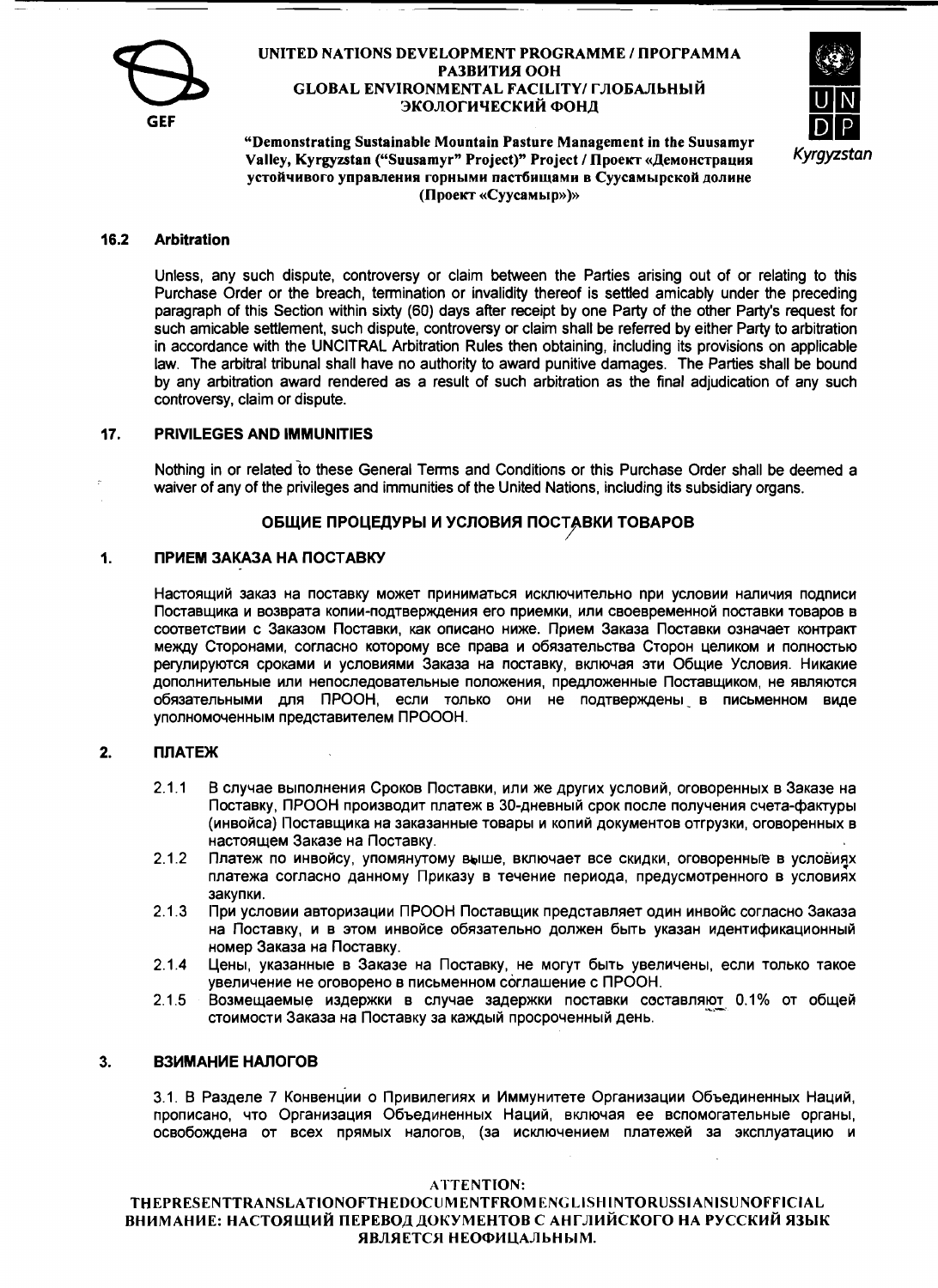



"Demonstrating Sustainable Mountain Pasture Management in the Suusamyr Valley, Kyrgyzstan ("Suusamyr" Project)" Project / Проект «Демонстрация устойчивого управления горными пастбищами в Суусамырской долине (Проект «Суусамыр»)»

обслуживание оборудования), а также от таможенных пошлин и платежей подобного характера в отношении изделий, импортируемых или экспортируемых для официального использования. В случае если какой-либо государственный орган отказывается признавать условие освобождения ПРООН от налогов и пошлин вышеуказанного характера, Поставщик обязан немедленно связаться и проконсультироваться с ПРООН с тем, чтобы определить взаимоприемлемую процедуру.

3.2. Соответственно, Поставщик уполномочивает ПРООН вычесть из счета - фактуры Поставщика любую сумму, представляющую такие налоги, пошлину или сборы, при условии предварительной консультации с ПРООН, до их выплаты, и в каждом отдельном случае ПРООН выдает разрешение Поставщику на выплату данного налога, пошлины или сбора с их последующим опротестованием. В этом случае Поставщик обязан предоставить ПРООН письменные свидетельства того, что подобная выплата налога, пошлины или сбора, действительно, была должным образом санкционирована.

#### РИСК ПОТЕРИ  $\overline{\mathbf{4}}$

Риск потери, повреждения или уничтожения товаров регулируется в соответствии с **DDU** INCOTERMS 2000, если только иное не оговорено Сторонами и не расписано на первой странице Заказа на Поставку.

#### 5. ЭКСПОРТНЫЕ ЛИЦЕНЗИИ

В дополнение к используемым в настоящем Заказе на Поставку условиям INCOTERMS 2000, Поставшик должен предоставить все экспортные лицензии, необходимые для поставки товаров.

#### СООТВЕТСТВИЕ УПАКОВКИ ТОВАРОВ 6.

Поставщик обязуется, что товары, включая их упаковку, будут соответствовать спецификациям товаров, заказанных согласно настоящего Заказа на Поставку, и что их упаковка будет отвечать предназначению. для которого эти товары обычно используются, а также целям, о которых Поставщик был предварительно уведомлен ПРООН, и гарантирует, что товары не будут иметь технических и материальных дефектов. Поставщик также гарантирует, что товары будут содержаться и будут упакованы соответствующим образом для их защиты и сохранности.

#### 7. **ИНСПЕКЦИЯ**

1. После доставки товаров ПРООН будет предоставлено достаточно времени для проверки их состояния и отбраковки и отказа от товаров, не соответствующих условиям настоящего Заказа на Поставку; платеж за поставленный товар будет производиться исключительно после его проверки и приемки.

2. Проверка товара перед его отгрузкой не освобождает Поставщика от его контрактных обязательств.

#### НАРУШЕНИЕ ПРАВА ИНТЕЛЛЕКТУАЛЬНОЙ СОБСТВЕННОСТИ 8.

Поставшик гарантирует, что использование или поставка ПРООН товаров согласно данного Заказа на Поставку не нарушит никакой патент, конструкцию, торговое название или торговую марку, Кроме того, в соответствии с настоящей гарантией Поставщик застрахует, защитит и не нанесет ущерба ПРООН и Организации Объединенных Наций от любых действий или исков против ПРООН

#### **ATTENTION:**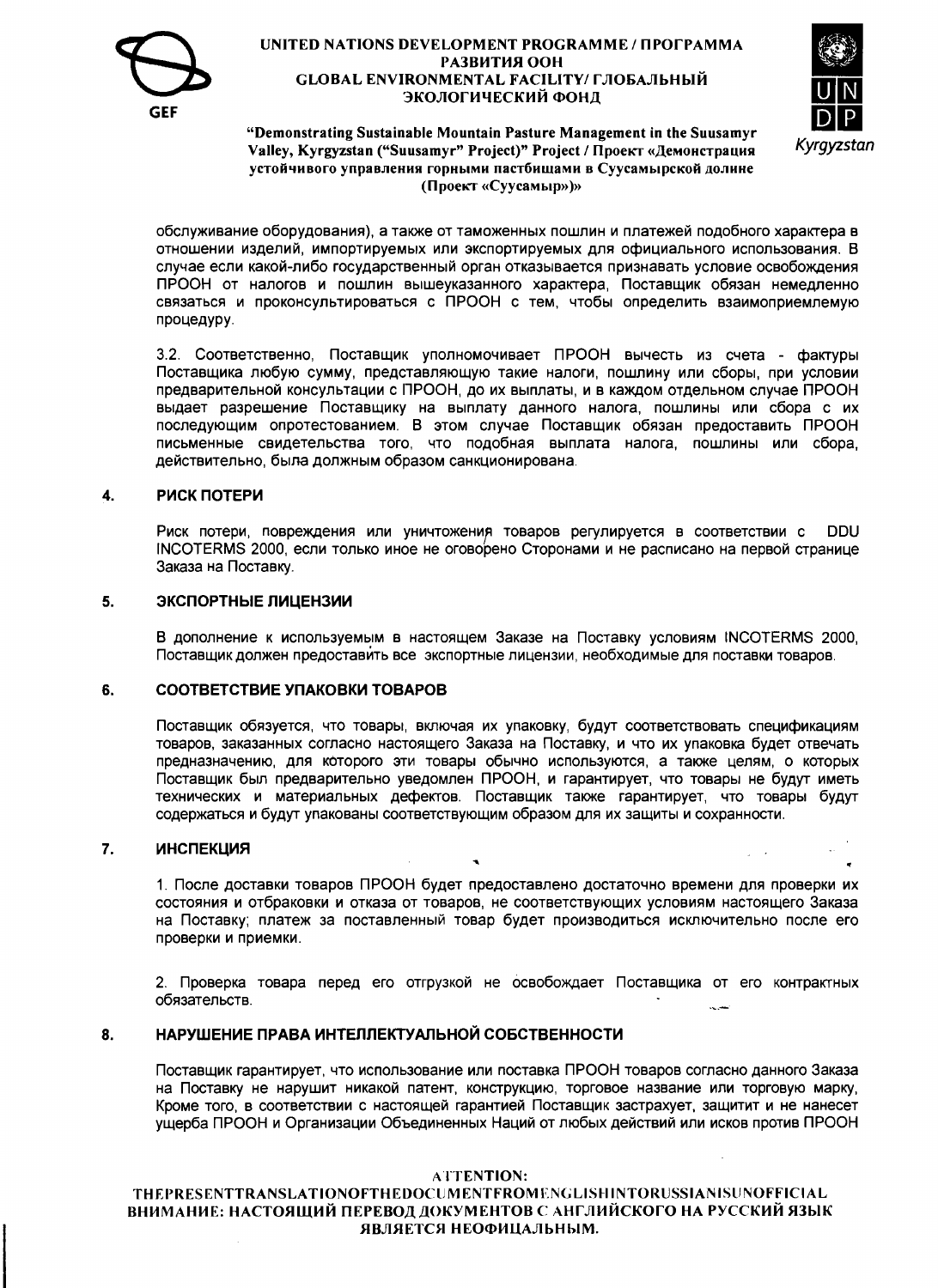



#### "Demonstrating Sustainable Mountain Pasture Management in the Suusamyr Valley, Kyrgyzstan ("Suusamyr" Project)" Project / Проект «Демонстрация устойчивого управления горными пастбищами в Суусамырской долине (Проект «Суусамыр»)»

и Организации Объединенных Наций вследствие возможных нарушений патентов, конструкций, торговых названий или торговых марок в связи с эксплуатацией товаров, приобретенных в соответствии с настоящим Заказом на Поставку.

#### ПРАВА ПРООН 9.

В случае невыполнения Поставщиком обязательств по условиям настоящего Заказа на Поставку, включая, но не ограничиваясь, получение им необходимых экспортных лицензий, или неспособности поставки всего товара или его части в оговоренный срок или сроки поставки. ПРООН имеет право, после предварительного уведомления Поставшика. без предвзятости или ушемления других условий договора реализовать одно или несколько из следующих прав:

- а) Произвести закупку идентичного товара или недопоставленной части товара из других источников, причем Поставщик будет обязан компенсировать все связанные с этим дополнительные издержки.
- b) Отказаться от поставки всего товара или его части.
- с) Отменить настоящий Заказ на Поставку, не неся при этом ответственности за прекращение действия данного Заказа или каких-либо других обязательств ПРООН.

#### 10. ЗАДЕРЖКА ПОСТАВКИ

Не ограничивая другие права или обязательства нижеподписавшихся сторон, в случае неспособности Поставщика поставить товары в сроки, оговоренные в настоящем Заказе на Поставку, Поставщик обязан (i) немедленно проконсультироваться с ПРООН с тем, чтобы совместно выработать экстренные меры для ускорения поставки товаров, и (ii) использовать оперативные способы поставки за счет Поставщика (за исключением случаев, когда поставка задерживается в силу форс-мажорных обстоятельств), при согласии со стороны ПРООН.

#### $11 -$ ЗАДАНИЕ И НЕПЛАТЕЖЕСПОСОБНОСТЬ

Поставщик не имеет права без письменного согласия ПРООН поручать, передавать,  $111$ брать на себя обязательства или каким-либо иным образом изменять формат данного Заказа на Поставку или, какую-либо из его частей, или же менять права или обязательства Поставщика, прописанные в настоящем Заказе на Поставку.

В случае неплатежеспособности Поставщика или же изменения его платежеспособности  $11.2.$ в худшую сторону. ПРООН имеет право, непредвзято в отношении его других прав или принимаемых мер, немедленно прекратить действие данного Заказа на Поставку и письменно уведомить Поставщика о своем решении прекратить действие Заказа.

#### ИСПОЛЬЗОВАНИЕ НАЗВАНИЯ ИЛИ ЭМБЛЕМЫ ПРООН И ООН  $12.$

Поставщик не имеет права использовать название, эмблему или официальную печать ПРООН или Организации Объединенных Наций для каких бы то ни было целей.

للمارد

#### ЗАПРЕТ НА РЕКЛАМУ  $13.$

Поставщик не в коем случае не имеет право рекламировать или же обнародовать каким-либо иным способом тот факт, что он осуществляет поставки товаров и услуг для ПРООН без специального разрешения ПРООН.

#### ДЕТСКИЙ ТРУД 14.

#### **ATTENTION:**